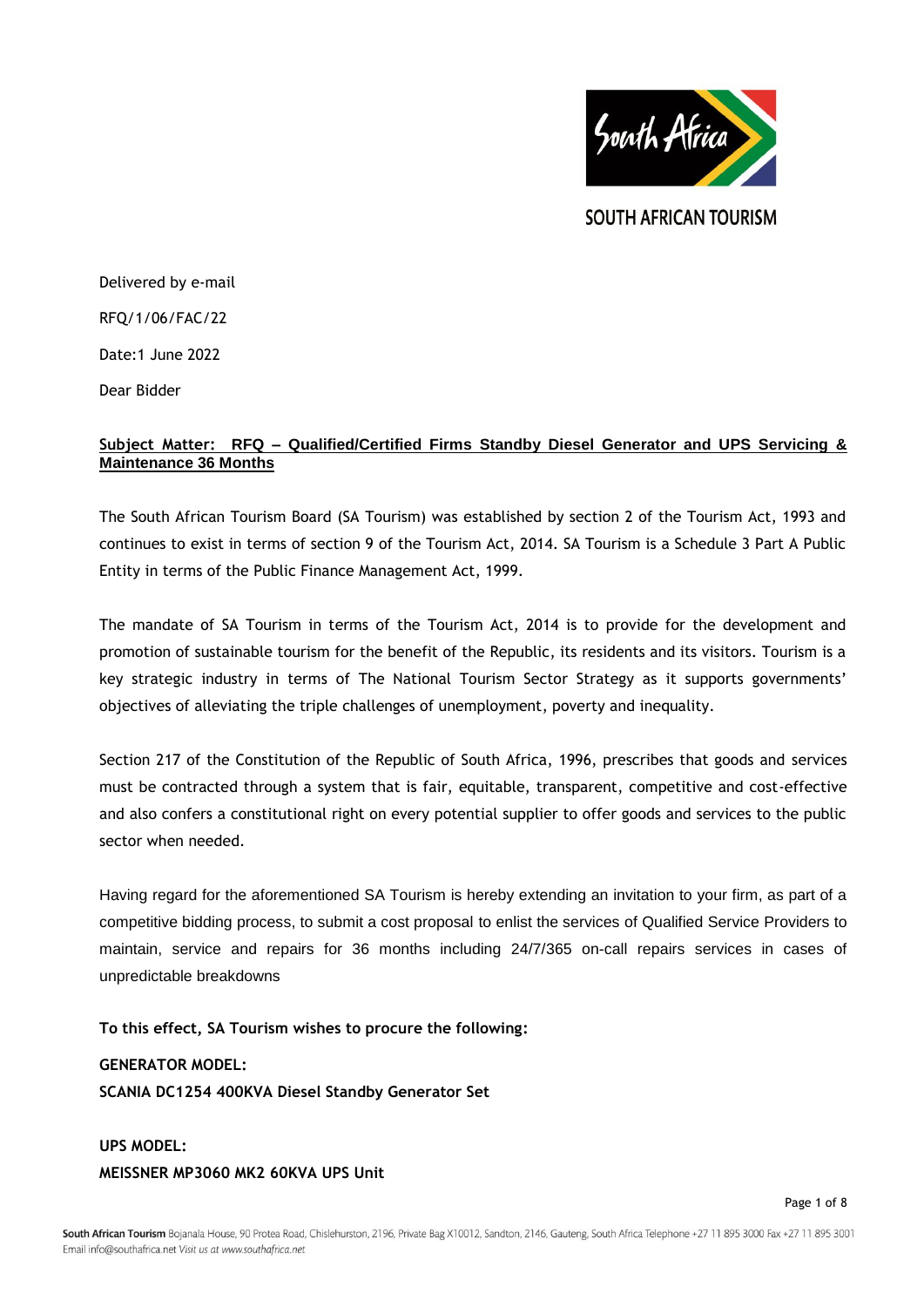**Project Deliverables: Service and Maintenance of the Diesel Generator and UPS Unit.**

## **Generator**

- **1. Annual major service on Generator**
- **2. Monthly inspections, service, visits and tests.**
- **3. Monthly job cards for each service**
- **4. Supply and install all filters, oil and antifreeze required at intervals or point of service**
- **5. Supply and install all piping, truncking, and other wear-and-tear minor replacements.**
- **6. Supply and install generator remote fluids management, alert, sms (4 mobile numbers) notification system.**
- **7. All top-up fluids needed during 36 months excluding diesel or fuel.**
- **8. 24/7/365 on-call for urgent repairs comprising 2 contactable immediate personnel and 1 contactable for escalations.**
- **9. Emergency major part replacements would be subject to submitting (3) written quotes for client concurrence.**
- **10. Emergency diesel refill would be subject to client concurrence.**

## **UPS**

- **1. Annual major service on the UPS**
- **2. Monthly inspections, service, visits and tests.**
- **3. Monthly job cards for each service**
- **4. Simulation of operation and the taking of electrical measurements, making any required adjustments to return the unit to the correct operational parameters.**
- **5. Checking of all sub-circuits, indicators, alarms and related components.**
- **6. Checking and recording of each battery block.**
- **7. Cleaning the UPS.**

## **Format of proposals**

**Bidders must complete and return all the necessary standard bidding documents (SBD's) attached to this request for technical and financial proposals.**

**Bidders are advised that their proposals should be concise, written in plain English and simply presented in the same order as indicted below: -**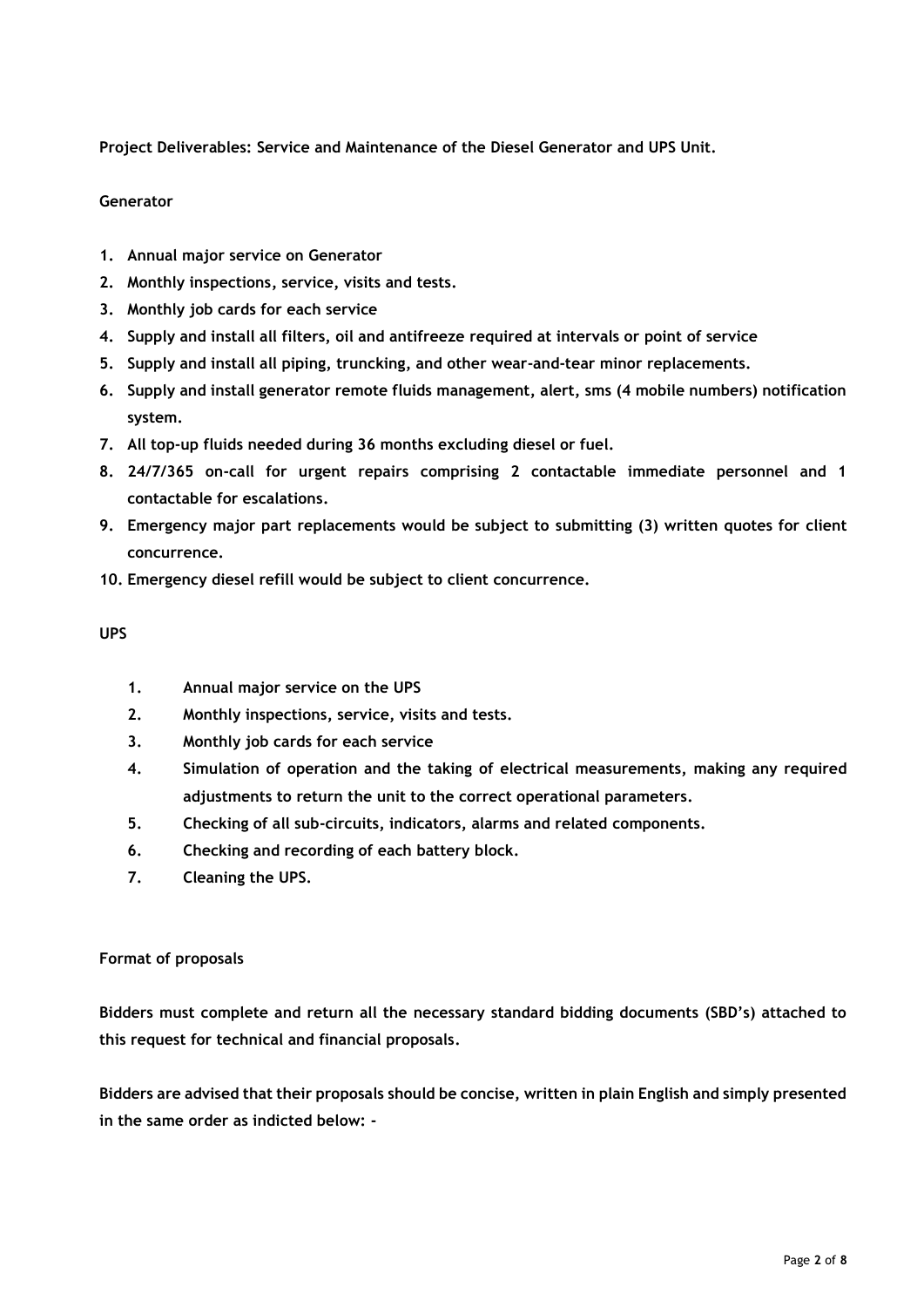- (a) Cover letter introducing your firm and credentials, capacity, capability and experience for this assignment.
- (b) National Treasury Centralized Supplier Database (CSD) registration summary report with a valid tax status.
- (c) Valid certified copy of B-BBEE certificate.
- (d) Bidders must have specific experience and submit at least three recent references (in a form of written proof(s) on their client's letterhead including relevant contact person(s), office telephone & fax number, website, and email address) where similar work were undertaken.
- (e) Overview of the methodology your firm will apply for this assignment.
- (f) Project approach and plan which outlines the activities to be undertaken during the process bearing in mind that SA Tourism requires the entire process to be finalised as rapidly as possible.
- (g) Outline of the qualifications and related experience of the proposed candidate who will be assigned to the matter.
- (h) Financial proposal to deliver the assignment including any other cost SA Tourism should be aware of for the successful completion of the assignment.
- (i) Declaration of Interest SBD 4.
- (j) Preference Point Claim Form SBD 6.1.

# **Cost structure and project plan:**

Bidders must submit the total bid price for the assignment based on the skills, resources and time allocated to the project. Bidders should also propose innovation in their technical proposals to keep the cost to a minimum where SA Tourism will still benefit from the best possible qualitative outcome. SA Tourism reserves the right to request additional information or clarity on cost proposals prior to the evaluation thereof.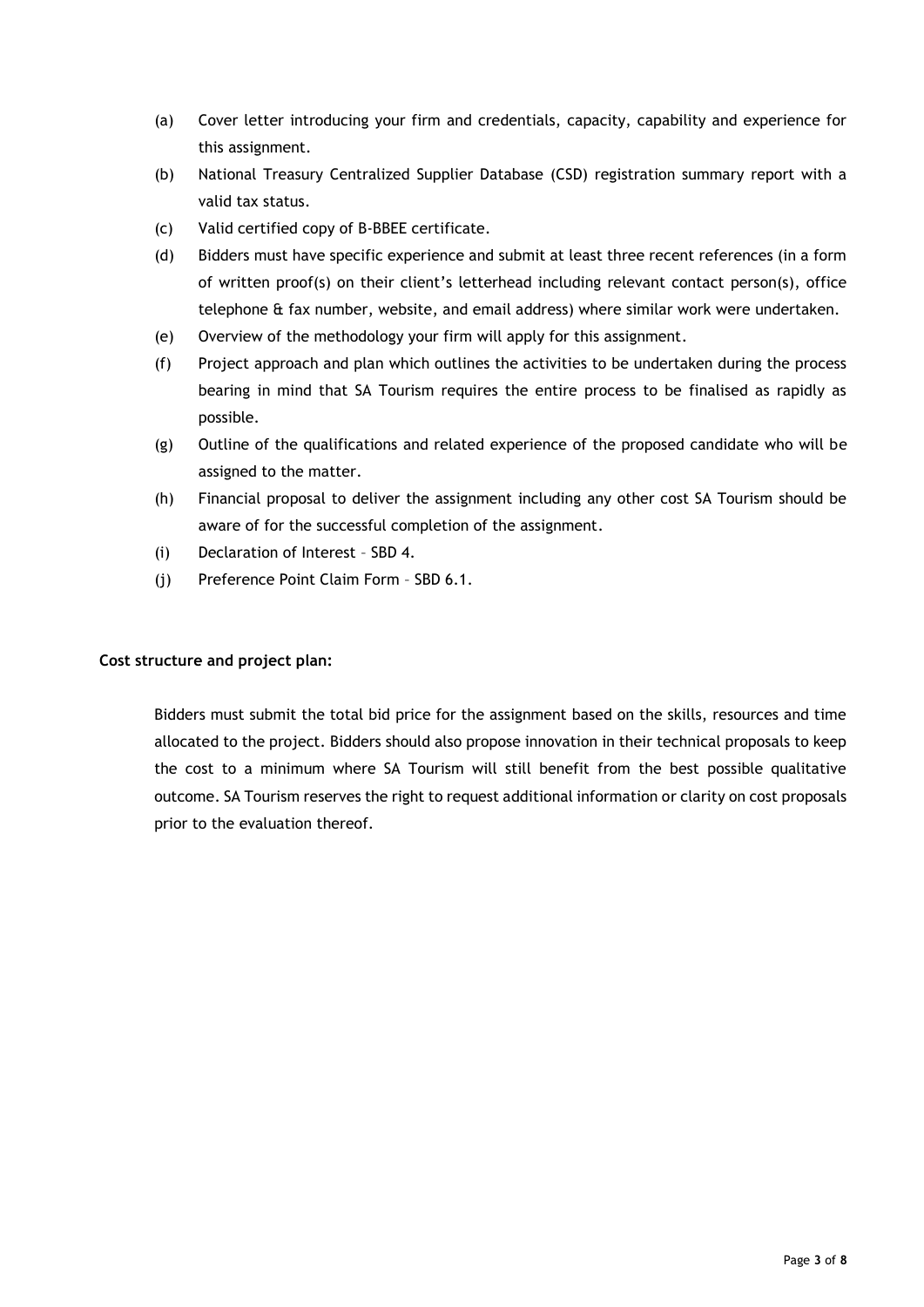# **Evaluation Method**

The evaluation process of bids will comprise of the following phases: Table 1: Evaluation Phases

| 1 Administration<br><b>IPhase</b> |                               | and Phase 2 Desktop Technical Phase 3 Price and Preference (B-    |
|-----------------------------------|-------------------------------|-------------------------------------------------------------------|
| <b>Mandatory bid requirements</b> | <b>Functional Evaluation</b>  | <b>BBEE</b> )                                                     |
| Compliance with administration    | Bidders must achieve the      | Bidders that have achieved a<br>minimum threshold of 75% on Phase |
| and mandatory bid                 |                               | minimum threshold of 75% in 2 will be evaluated in accordance     |
| requirements.                     | order to be evaluated         | with the 80/20 preference point<br>system.                        |
|                                   | further on Phase 3: Price and |                                                                   |
|                                   | Preference (B-BBEE)           |                                                                   |
|                                   | levaluation.                  |                                                                   |
|                                   |                               |                                                                   |
|                                   |                               |                                                                   |

# **Points awarded for functionality:**

Table 2: Desktop Functional Evaluation

| <b>EVALUATION</b>                                                                                                                                                                                                                                                                                                                                                                                                                                                                                                                                                                                                                                                                                                                       | <b>Rating</b>                                                                                                                                                                                                                |                | Weight |   |    |
|-----------------------------------------------------------------------------------------------------------------------------------------------------------------------------------------------------------------------------------------------------------------------------------------------------------------------------------------------------------------------------------------------------------------------------------------------------------------------------------------------------------------------------------------------------------------------------------------------------------------------------------------------------------------------------------------------------------------------------------------|------------------------------------------------------------------------------------------------------------------------------------------------------------------------------------------------------------------------------|----------------|--------|---|----|
| <b>CRITERIA</b>                                                                                                                                                                                                                                                                                                                                                                                                                                                                                                                                                                                                                                                                                                                         |                                                                                                                                                                                                                              | $\overline{2}$ | 3      | 5 |    |
|                                                                                                                                                                                                                                                                                                                                                                                                                                                                                                                                                                                                                                                                                                                                         | The Bids will be evaluated on a scale of 1 - 5 in accordance with the criteria below. The rating will be as<br>follows: $1 = \text{Very poor}, 2 = \text{Poor}, 3 = \text{Good}, 4 = \text{Very good}, 5 = \text{Excellent}$ |                |        |   |    |
| Qualified / Certified / Accredited Service Provider/s, Company or its personnel must<br>submit proof of compliance with Occupational Health and Safety Act, 1993 (Act 85)<br>of 1993) that cover all aspects of health and safety requirements and responsibilities<br>associated with the installation and operation of plant and equipment and applicable<br>to any such standby generation installation irrespective of whether such installation<br>is at a private home or a factory or on a construction site. Including compliance to<br>the requirements of SANS 10142-1, the wiring of premises Part 1 Low Voltage<br>Installations as well as Relevant Municipal Electricity Supply and other Bylaws<br>should be complied to |                                                                                                                                                                                                                              | 25             |        |   |    |
| Submit proof of a minimum experience of 3 years and above in provision of<br>Standby Diesel Generator and/or UPS Servicing & Maintenance                                                                                                                                                                                                                                                                                                                                                                                                                                                                                                                                                                                                |                                                                                                                                                                                                                              |                |        |   | 25 |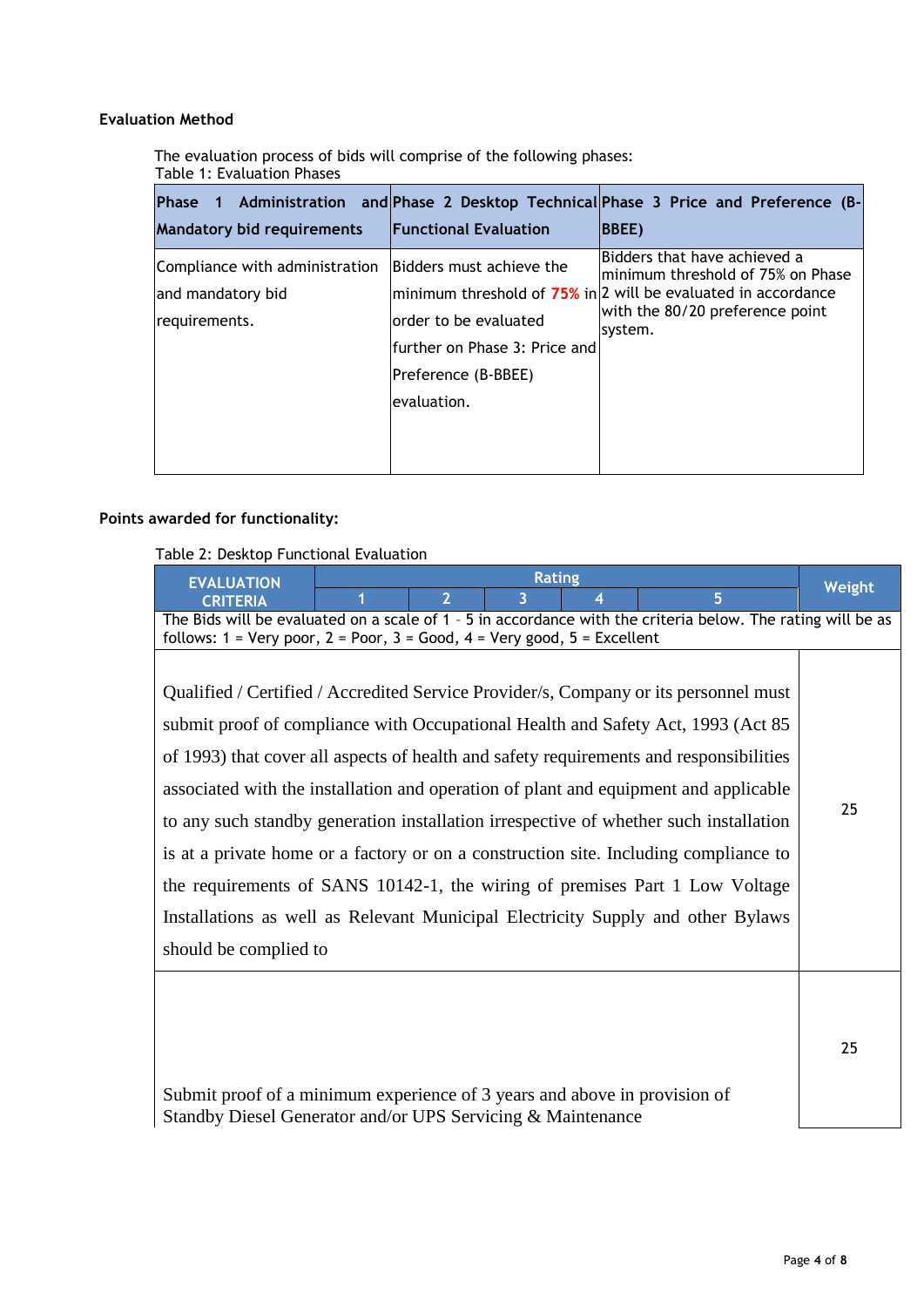| Submit proof of registration, certification, and accreditation of two (2) technicians<br>who would be attending the services, maintenance, and/or repairs as per this project | 25  |
|-------------------------------------------------------------------------------------------------------------------------------------------------------------------------------|-----|
| Submit 3 letters of reference on the clients' letterhead for the completed or work in<br>progress for the Standby Diesel Generator and/or UPS Servicing & Maintenance         | 25  |
| TOTAL POINTS FOR FUNCTIONALITY                                                                                                                                                | 100 |
| A threshold of 75% is applicable.                                                                                                                                             |     |

**"functionality"** means the measurement according to predetermined norms, as set out in the bid documents, of a service or commodity that is designed to be practical and useful, working or operating, taking into account, among other factors, the quality, reliability, viability, and durability of service and the technical capacity and ability of a bidder.

- I. Bids will be evaluated strictly according to the bid evaluation criteria stipulated in this section.
- II. Bidders must, as part of their bid documents, submit supportive documentation for all functional requirements. The official responsible for scoring the respective bids will evaluate and score all bids based on bid submissions and the information provided.
- III. The score for functionality will be calculated in terms of the 1 5 rating scale as shown in the functionality criteria matrix under table 3.

| <b>Rating</b>    | <b>Definition</b>                                                                                                                                                                                                                                                                                                                                                      | <b>Score</b> |
|------------------|------------------------------------------------------------------------------------------------------------------------------------------------------------------------------------------------------------------------------------------------------------------------------------------------------------------------------------------------------------------------|--------------|
| <b>Excellent</b> | <b>Exceeds</b> the requirement. Exceptional<br>demonstration by the supplier of the<br>relevant ability, understanding, experience,<br>skills, resources, and quality measures<br>required to provide the goods/services.<br>Response identifies factors that will offer<br>potential value, with supporting evidence.                                                 | 5            |
| Good             | Satisfies the requirement with minor<br>additional benefits. Above<br>average<br>demonstration by the supplier of the<br>relevant ability, understanding, experience,<br>skills, resource, and quality measures<br>required to provide the goods/services.<br>Response identifies factors that will offer<br>potential required services, with supporting<br>evidence. | 4            |

Table 3: Functional Matrix Evaluation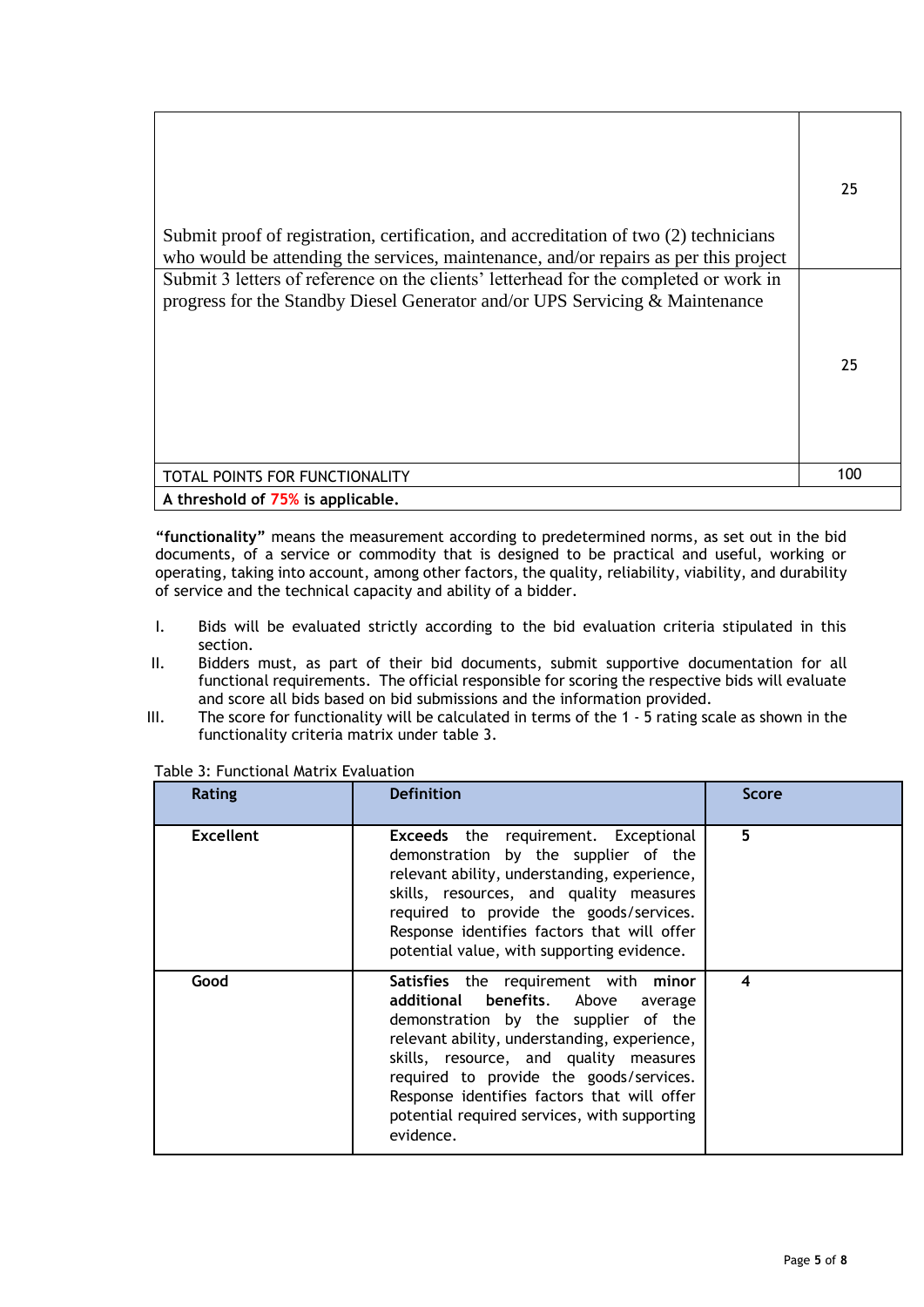| Acceptable                            | Satisfies the requirement. Demonstration<br>by the supplier of the relevant ability,<br>understanding, experience, skills, resource,<br>and quality measures required to provide<br>the goods / services, with supporting<br>evidence.                                                                      | 3              |
|---------------------------------------|-------------------------------------------------------------------------------------------------------------------------------------------------------------------------------------------------------------------------------------------------------------------------------------------------------------|----------------|
| <b>Minor</b><br><b>Reservations</b>   | Satisfies the requirement with minor<br>reservations. Some minor reservations of<br>supplier's<br>relevant<br>ability,<br>the<br>understanding, experience, skills, resource<br>and quality measures required to provide<br>the goods / services, with little or no<br>supporting evidence.                 | $\overline{2}$ |
| <b>Serious</b><br><b>Reservations</b> | Satisfies the requirement with major<br>reservations. Considerable reservations of<br>supplier's<br>relevant<br>ability,<br>the<br>understanding, experience, skills, resource<br>and quality measures required to provide<br>the goods / services, with little or no<br>supporting evidence.               | 1              |
| Unacceptable                          | Does not meet the requirement. Does not<br>comply and/or insufficient information<br>provided to demonstrate that the supplier<br>has the ability, understanding, experience,<br>skills, resource & quality measures required<br>to provide the goods / services, with little<br>or no supporting evidence. | $\mathbf{0}$   |

- IV. The value score for each criterion will be multiplied with the specified weighting for the relevant criterion to obtain the marks scored for each criterion. These scores will be added and expressed as a fraction of the best possible score for all criteria.
- V. The points for functionality and the points for B-BBEE level of contribution will be added together and the proposal from the bidder which meets the highest score will be deemed the preferred proposal.

## **Awarding of Points for Price and Broad-Based Black Economic Empowerment**

The bidders that have successfully progressed through to Phase 3 (bidders who meet the minimum threshold for the functionality of **75%**) will be evaluated in accordance with the 80/20 preference point system contemplated in the Preferential Procurement Policy Framework Act, 2000 and the Preferential Procurement Regulations of 2017.

80 points will be awarded for price while 20 points will be allocated for preference points for B-BBEE as prescribed in the regulations.

Points for B-BBEE level of contribution will be awarded in accordance with the below table: -

| <b>B-BBEE Status Level of</b><br><b>Contributor</b> | <b>Number of Points</b> |
|-----------------------------------------------------|-------------------------|
|                                                     | 20                      |
|                                                     | 18                      |
|                                                     | 14                      |
|                                                     |                         |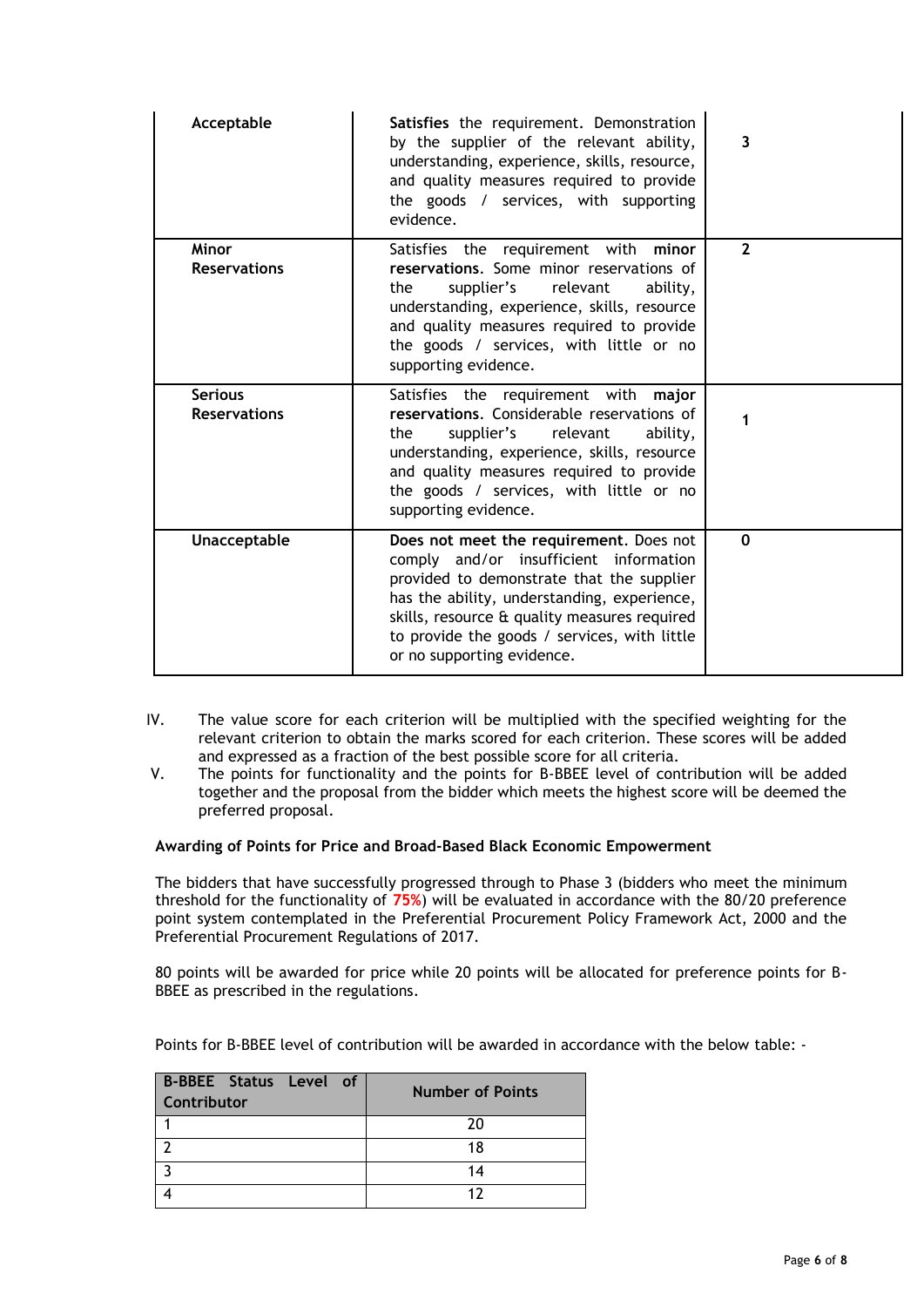| Non-compliant contributor |  |
|---------------------------|--|

#### **Adjudication and Final Award of Bid**

The successful bidder will usually be the service provider scoring the highest number of points for comparative price and BBEE level of contribution or it may be a lower scoring bid on justifiable grounds or no award at all.

#### **National Treasury Centralized Supplier Registration and B-BBEE Certificates**

All bid submissions must include a copy of successful registration on National Treasury's Centralized Supplier Database (CSD) with a valid tax clearance status and an original or certified copy of a B-BBEE verification certificate (if you have been assessed).

## **Deadline for submission**

All quotations must be e-mailed, in PDF format, to [quotes@southafrica.net](mailto:quotes@southafrica.net) no later than **12h00** on **8 June 2022** and should remain valid for at least 45 days after the closing date.

#### **Confidentiality**

**The request for a technical and cost proposal and all related information shall be held in strict confidence by bidders and usage of such information shall be limited to the preparation of the bid. All bidders are bound by a confidentiality agreement preventing the unauthorized disclosure of any information regarding SA Tourism or of its activities to any other organization or individual. The bidders may not disclose any information, documentation, or products to other clients without the written approval of SA Tourism.**

#### **Terms of engagement**

**Prior to commencing with the assignment, the successful bidder will be required to meet with the GM: ICT and/or any other nominated official to align the final statement of work (SOW).**

#### **Payments**

**No advance payments will be made in respect of this assignment. Payments shall be made in terms of the deliverables as agreed upon and shall be made strictly in accordance with the prescripts of the PFMA (Public Finance Management Act, 1999. Act 1 of 1999).**

**The successful bidder shall after completion of the assignment, invoice SA Tourism for the services rendered. No payment will be made to the successful bidder unless an invoice complying with section 20 of VAT Act No 89 of 1991 has been submitted to SA Tourism.**

**Payment shall be made into the bidder's bank account normally 30 days after receipt of an acceptable, valid invoice.**

## **Non-compliance with delivery terms**